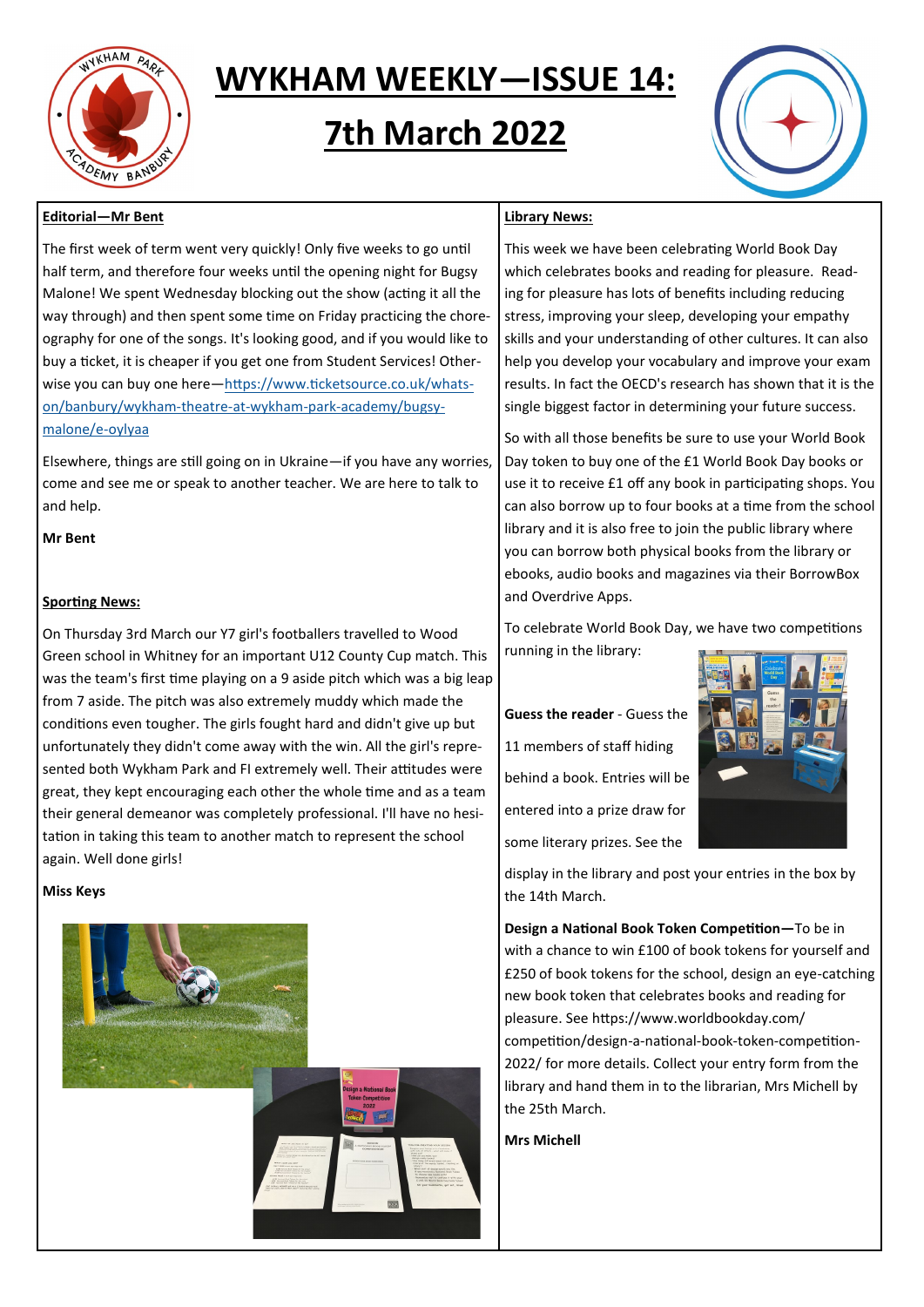# **Banbury museum: Your amazing brain**

What I if told you...

You read the top line wrong?



There is a new exhibition at Banbury Museum; Your amazing brain. The exhibition has lots of different illusions, including an Ames room and a wall that seems to be moving, and plenty of facts provided by a bird called Custard and a brain called Brian. There are lots of exciting and interesting exhibits, like a machine which you can use to see your heartbeat, boxes (do you dare feel inside?) and wire which feels like velvet. I visited over half term and it was a very fun experience which will interest lots of people.

#### **Eleanor Allen**

World Book Day



World book day was on the 3rd of March. The theme of world book day this year was "You are a reader". World book day is supposed to help encourage children to read. It is the 25th anniversary of World book day this year.

# International years 2022

The UN (United Nations) has a list of international year-long events for this year. These are as follows:

- Year of sustainable mountain development
- International year of glass
- Basic sciences for sustainable development.

#### **Chloe Watts**



#### Alan Turing Update:

Currently, we are on chapter 5 of the annual Alan Turing maths and cryptography challenge of 2021. This week's challenge appeared particularly difficult with the difficulty of decoding from numbers, to hex code, and whatever else is included in the process of solving this problem.

69 02 75 69 35 86 02 d6 79 20 70 61 72 56 4e 47 35 02 75 f6 55 6c 44 6e 72 74 20 57 61 53 86 02 d6 59 20 07 69 4c c4 f4 77 20 63 16 73 45 2e 02 56 65 65 52 95 20 45 96 d6 45 02 74 48 45 97 02 44 4f c2 20 94 47 02 53 48 52 96 4e b4 37 a3 20 45 86 65 02 4c 65 e6 47 45 68 02 62 79 02 61 20 66 41 36 74 4f 25 20 6f 46 02 74 57 4f 20 14 6e 44 02 54 48 65 20 77 94 44 74 84 02 42 59 20 14 02 66 16 36 74 6f 52 02 f6 64 20 33 2e 02 16 66 47 56 52 02 66 f4 55 52 02 77 14 37 84 54 53 02 47 86 54 20 35 75 25 64 41 63 65 02 14 72 65 16 02 96 53 20 6f 6e 4c 95 02 63 02 34 4d 5e 23 2e 02 74 68 65 20 4c 56 e6 47 45 86 20 57 14 53 20 f6 52 49 47 49 e4 61 c4 6c 97 20 93 36 02 43 4d 2e 20 75 84 16 54 02 77 41 73 20 47 86 54 02 4f 72 96 67 96 4e 16 6c 02 75 96 44 54 84 f3

Decoding the message will reveal a question. The required solution is the answer to the question. Please enter your answer below. If the answer is a number please enter it in numerical form, e.g. 55. If the answer is a number please enter it in numerical form, e.g. 55. If the answer is a word, please enter the word, e.g. omega.

Here is the challenge if you are interested in having a go at solving it.

#### Eurovision 2022 Reveals:

With the Annual Eurovision 2022 song contest approaching on the 10th May, a few of the country's songs this year have been revealed! This year's Eurovision will take place in Turin, Italy, after Italy had a victory last year with the song 'Zitti E Buoni' by Måneskin. Some of the songs that will be competed in this year's Eurovision Song Contest include:

- Albania Sekret, Ronela Hajati
- Australia Not the same, Sheldon Riley
- Norway Give that wolf a banana, Subwoolfer
- Poland River, Krystian Ochman
- Spain SloMo, Chanel